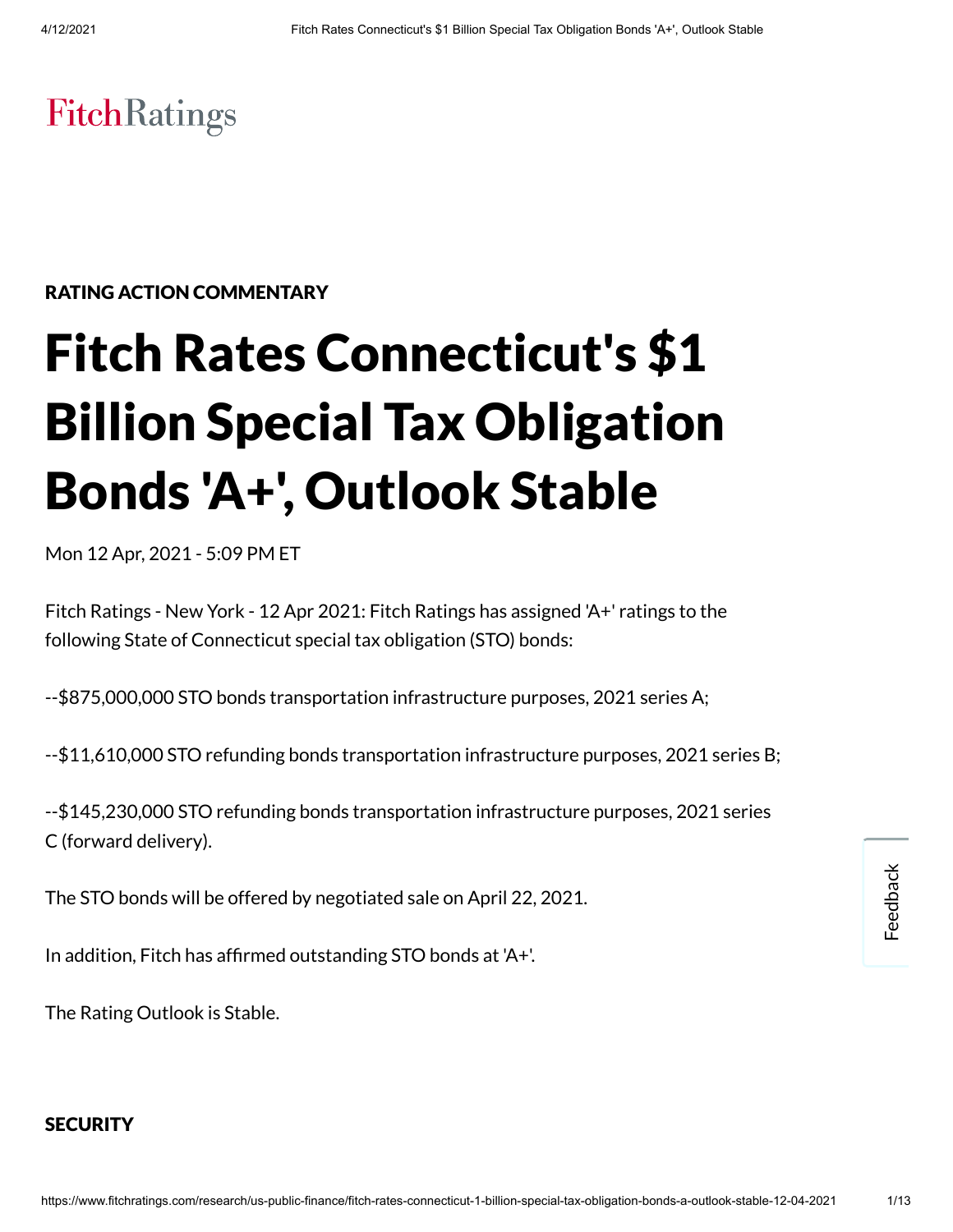STO bonds are secured by a gross lien on pledged revenues and other receipts deposited to the special transportation fund (STF) prior to any other uses.

#### ANALYTICAL CONCLUSION

The 'A+' ratings and Stable Rating Outlook on Connecticut's STO bonds reflects very strong resiliency of the financing structure and solid debt service coverage, and considers the state's active management of the special transportation fund (STF) over time, as underlying growth prospects for revenues are otherwise slow but remain solid. Fitch caps the rating at Connecticut's 'A+' Issuer Default Rating (IDR) given the state's ability to statutorily adjust the rates of pledged taxes and fees and their distribution.

# KEY RATING DRIVERS

Growth Prospects Steady: Underlying growth prospects for transportation-related revenues pledged to the bonds are likely to be flat over time. The pledge of portions of statewide sales taxes adds diversity to the pledge beyond transportation receipts and supports steadier growth over time. Trends are affected by active state management over time to augment resources for transportation capital and operating needs.

Leverage Limits and High Resiliency: Receipts are economically sensitive, but pledged revenues can absorb a significant decline and still provide sufficient coverage of debt service based on current revenue expectations. A minimum of 2x maximum annual debt service (MADS) is required for additional bonds, limiting leverage and providing a strong cushion for bondholders in the event of cyclical declines. The bonds also carry a 2x annual coverage requirement.

Rating Capped by State IDR: The credit is exposed to the operating performance of the state of Connecticut by virtue of the state's ability to statutorily adjust the rates and distribution of taxes and fees, even as a constitutional provision in place since 2018 restricts revenues, once deposited in the STF, to being spent solely on transportation purposes. This interdependence caps the STO rating at the state's 'A+' IDR.

# RATING SENSITIVITIES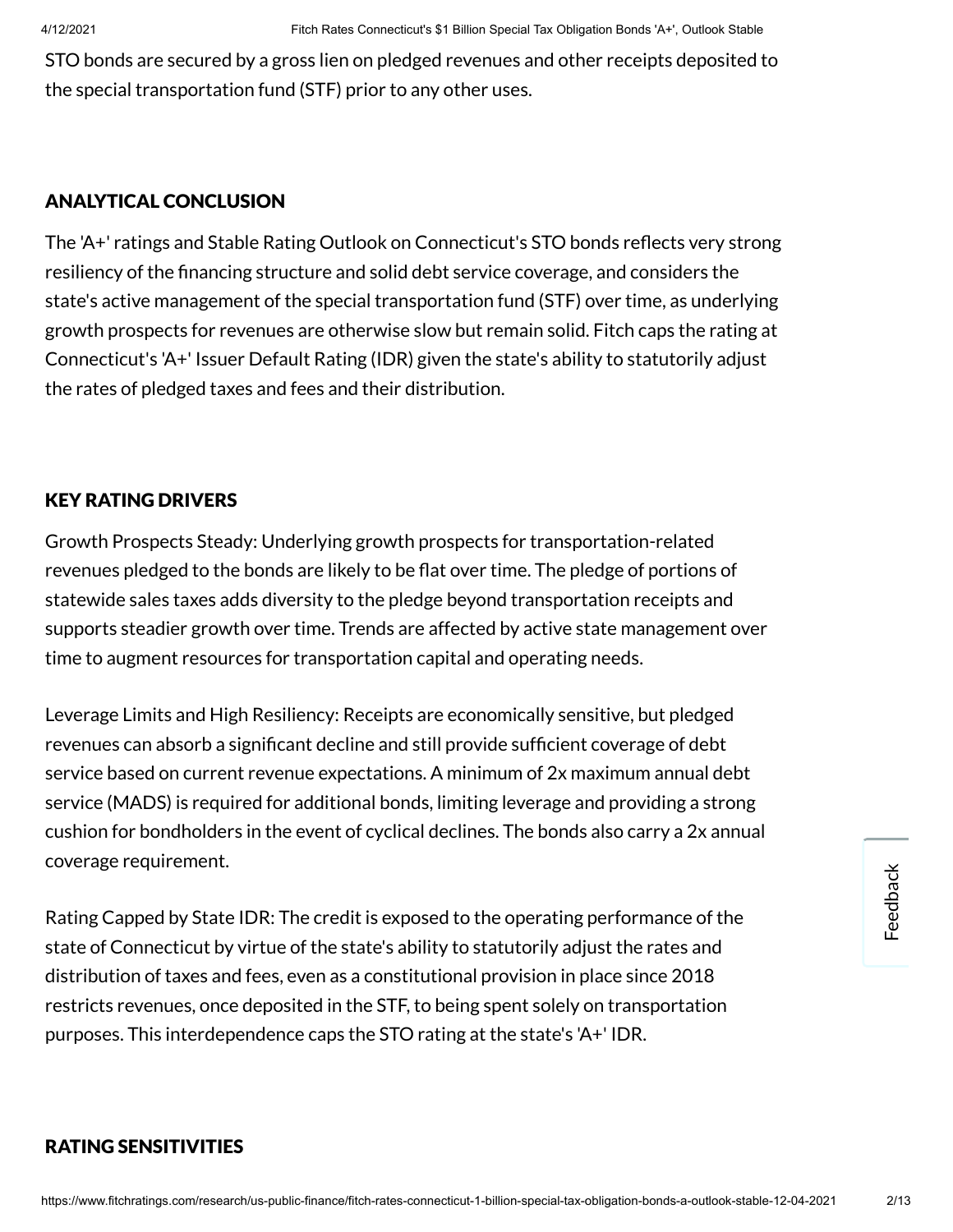Factors that could, individually or collectively, lead to positive rating action/upgrade:

--An upgrade of Connecticut's 'A+' IDR, given that the rating on STO bonds is capped at the state's IDR;

Factors that could, individually or collectively, lead to negative rating action/downgrade:

--A material and sustained erosion in pledged receipts that reduces resilience of the structure, or state actions that shift pledged revenues away from the STF or otherwise narrow the resilience of the structure;

--A downgrade of Connecticut's 'A+' IDR, given that the rating on STO bonds is capped by the state's IDR.

# BEST/WORST CASE RATING SCENARIO

International scale credit ratings of Sovereigns, Public Finance and Infrastructure issuers have a best-case rating upgrade scenario (defined as the 99th percentile of rating transitions, measured in a positive direction) of three notches over a three-year rating horizon; and a worst-case rating downgrade scenario (defined as the 99th percentile of rating transitions, measured in a negative direction) of three notches over three years. The complete span of best- and worst-case scenario credit ratings for all rating categories ranges from 'AAA' to 'D'. Best- and worst-case scenario credit ratings are based on historical performance. For more information about the methodology used to determine sectorspecific best- and worst-case scenario credit ratings, visit https://www.fitchratings.com/site/re/10111579.

# ECONOMIC RESOURCE BASE

Connecticut has a diverse, mature and wealthy economic base, with flat to modestly declining population trends prior to the pandemic and an aging demographic profile, consistent with many other states in the region. The state's diverse economy includes a sophisticated, defense-related manufacturing sector, important finance and insurance sectors in Fairfield County and Hartford, respectively, health and education institutions, and tourism linked in part to Native American gaming in the state's southeast.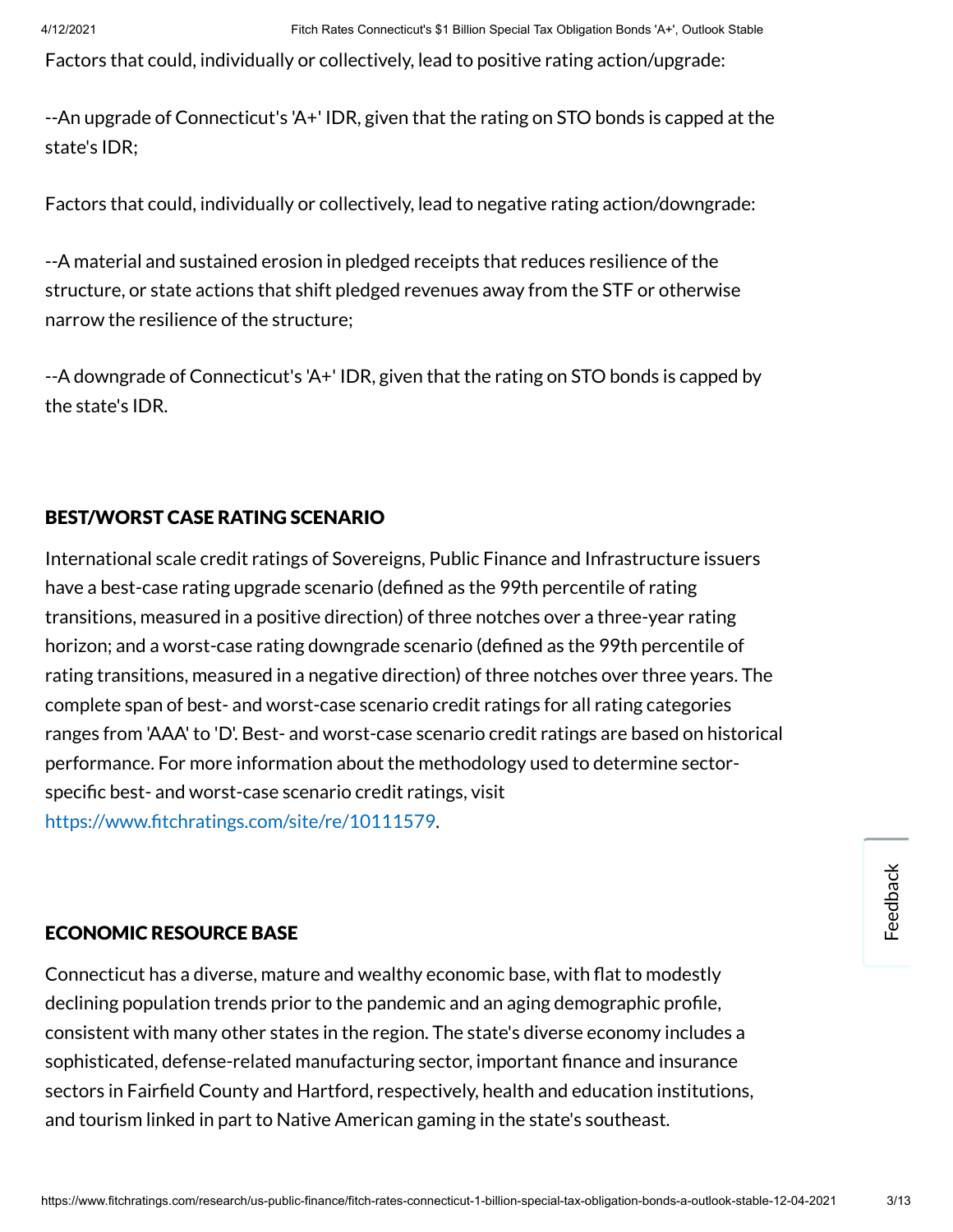In contrast to past economic expansions, the state's employment performance in the prepandemic expansion had been unusually slow, delaying the state's economic and fiscal rebound. The pandemic has had a severe effect on the state's economy as the initial lockdown has now transitioned to a gradual recovery, with ongoing weakness in the labor market. As of February 2021, the unemployment rate stood at 8.5%, well above the 6.6% rate nationally. Personal income per capita in Connecticut ranks highest among the states, at 134% of the national level in 2020.

#### DEDICATED TAX CREDIT PROFILE

The credit is exposed to the operations of the state of Connecticut by virtue of the state's ability to statutorily adjust both the rates of pledged taxes and fees and their distribution among the state's funds or for other purposes. Notwithstanding voter approval of the constitutional dedication of the STF for transportation purposes only in 2018, the legislature retains its discretion to adjust rates and/or allocations of pledged revenues prior to deposit of revenues into the STF. The state actively manages capital, debt issuance, revenues and expenditures in the STF, to identify and address cumulative deficits in the STF over the state's longer-term transportation planning window.

For additional information on Connecticut's IDR, please see Fitch's December 2020 press release " Fitch Afrms Connecticut's IDR at 'A+', Rates \$800MM GO Bonds 'A+'; Outlook Stable", at 'www.fitchratings.com'.

STO bonds issued under Connecticut's longstanding transportation borrowing program are supported by a first claim on pledged revenues and other receipts deposited to the STF, consisting primarily of transportation-related taxes and fees. Monthly deposits for debt service are made on a one-sixth, one-twelfth basis, and a debt service reserve is cashfunded at MADS. All outstanding bonds are on a senior lien, with remaining issuance under a second lien having fully amortized in April 2020. Approximately \$6.1 billion in borrowing under the senior lien is outstanding prior to the current sale, all of which has been issued at fixed rates and a 20-year maximum amortization. A minimum of 2x coverage of maximum annual debt service (MADS) by historical revenues is required for additional bonds, limiting leverage of pledged resources. The bonds also carry a 2x annual coverage requirement.

Pledged revenues consist of a motor fuels tax charged on gasoline, diesel and other fuels sold by distributors; a fixed portion of the statewide general sales tax; a rising share of the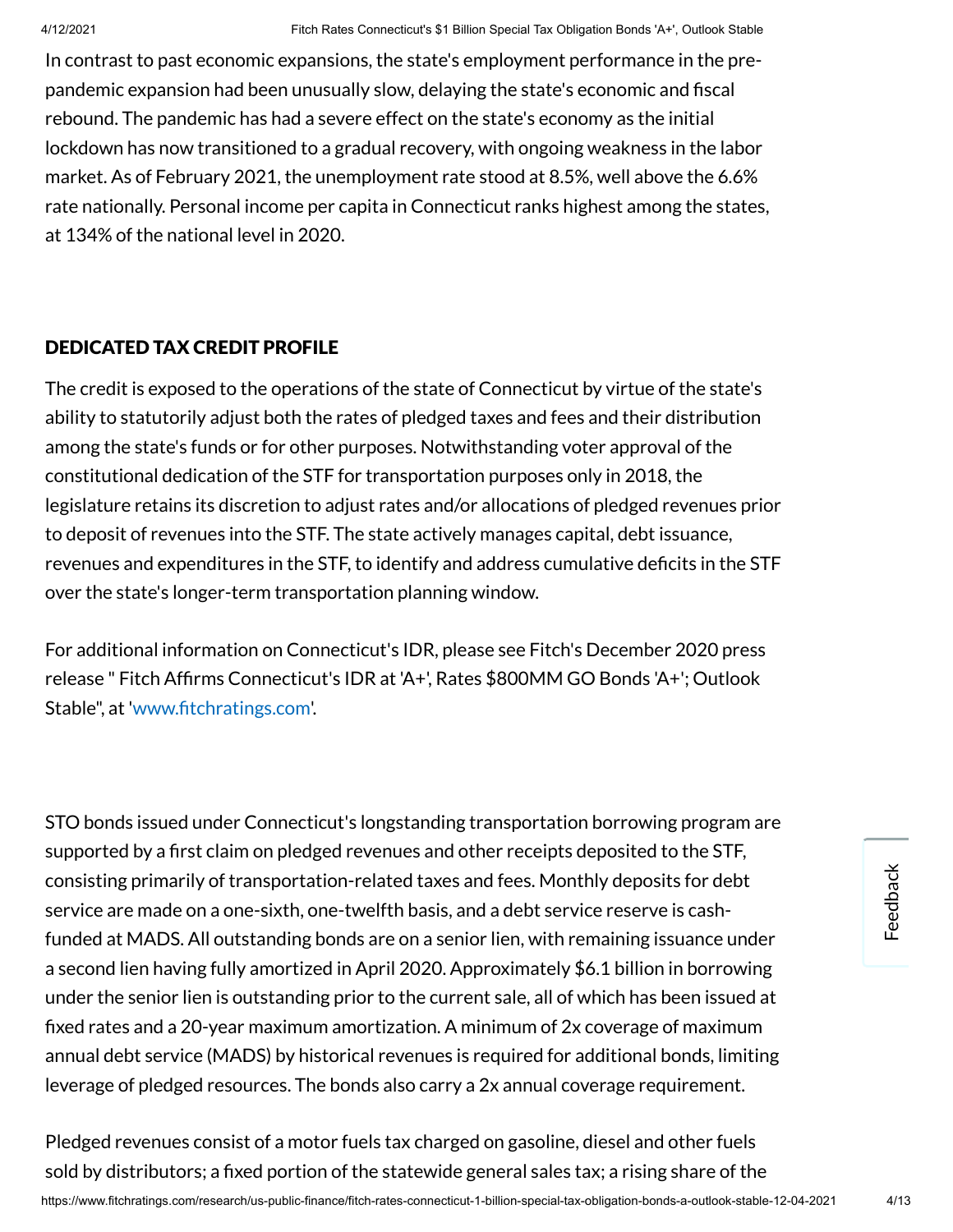sales tax levied on motor vehicle sales; vehicle license, permit and fee revenues; a tax on gross earnings from the sale of petroleum products containing oil derivatives; and various motor vehicle registration, inspection and user fees. The motor fuels tax has traditionally been the largest component, although the phased shift of vehicle sales tax will make the sales tax the largest component of STF revenue beginning in fiscal 2022. As of fiscal 2022, 75% of vehicle sales tax will be deposited to STF, up from 25%; 100% of the vehicle sales tax will shift to the STF as of fiscal 2023.

STF forecast performance is closely managed through ongoing revenue monitoring and multiyear forecasting. After payment of debt service, receipts support the state's broad transportation needs, including expenses of the departments of transportation and motor vehicles and pay-go capital. The forecast of cumulative surpluses or deficits over time is regularly updated to reflect underlying economic and revenue trends, planned changes to taxes, fees and their distributions, operating and capital spending and state debt issuance plans.

The STF, like the general fund, is subject to the state's recent revenue cap requirement that limits appropriations relative to revenues beginning in fiscal 2020 in order to maintain a budgetary cushion. The appropriations limit began at 99.5% of expected revenue in fiscal 2020, will drop to 99% in fiscal 2022, and ultimately to 98% in fiscal 2026 and thereafter. Incorporating the remaining phase in of vehicle sales taxes and the revenue cap will leave STF available revenues nearly flat through the fiscal 2026 planning period, absent other rate or distribution changes.

# RECENT PERFORMANCE

The STF has not been spared from budgetary effects of the pandemic. Early in the pandemic, stay-at-home orders severely curtailed gasoline consumption, the global crude oil price plunge affected the oil companies tax, and motor vehicle receipts, which include registration fees, were subject to a 90-day deferral. These factors and other pandemicrelated weakness led to STF net revenues falling 10.2% in fiscal 2020, to \$1.5 billion. An annual deficit of \$152 million was absorbed by the STF's cumulative excess (fund balance), which fell to \$168 million in fiscal 2020, from \$320 million in fiscal 2019.

The gradual rebound in economic activity is now supporting a rebound in STF revenues, combined with the continued shift of vehicle sales taxes to the STF. As of the January 2021 consensus forecast, the state expects fiscal 2021 STF revenues to rise  $$174$  million (11.5%) over fiscal 2020, to nearly \$1.7 billion, reducing the annual deficit to \$52.4 million. Rising receipts are supported by the higher allocation of the vehicle sales tax to the STF and a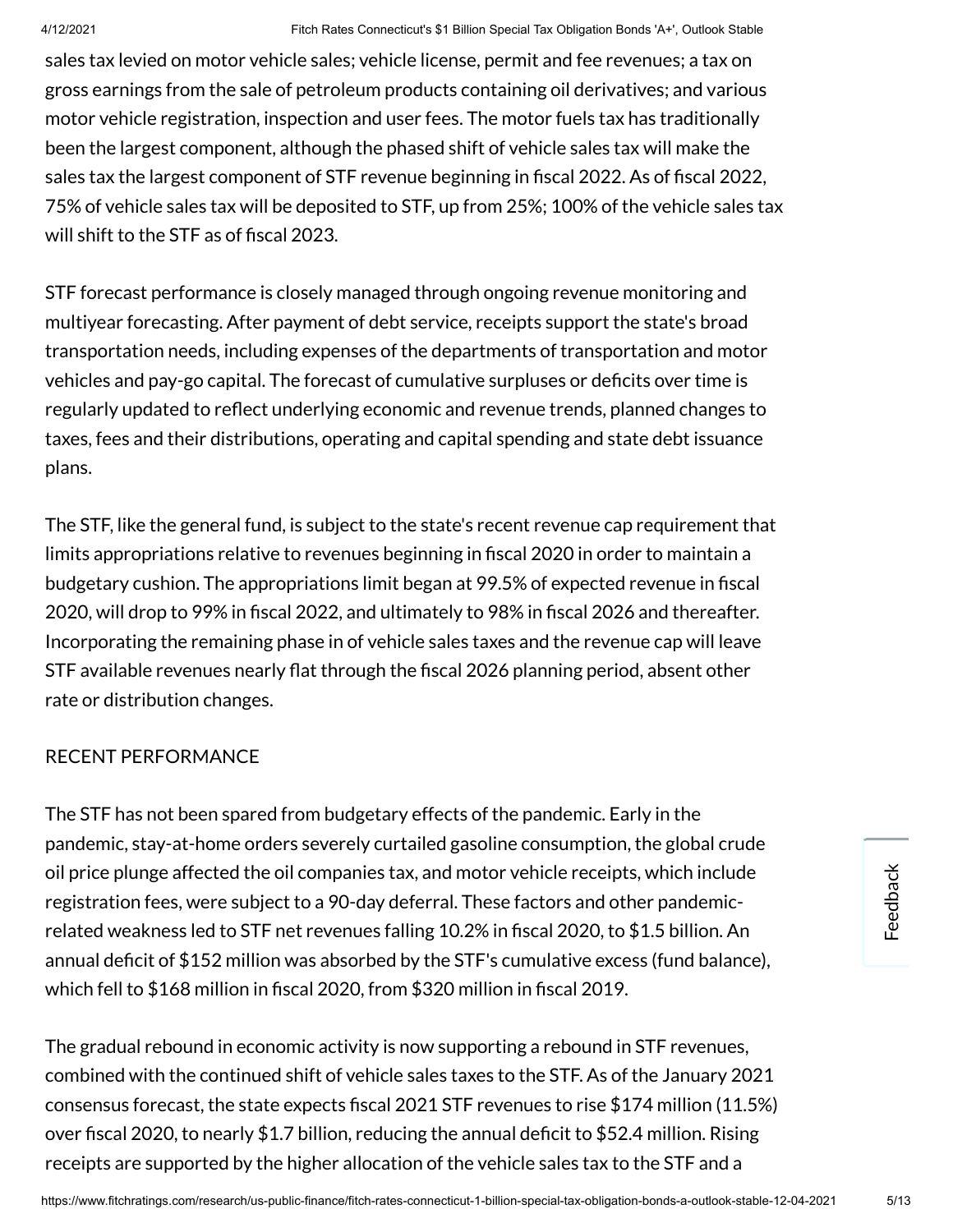bounce back in motor vehicle receipts. The oil companies tax is forecast to decline further, although crude oil prices since the January consensus forecast have exceeded the assumptions underlying the state's January consensus forecast, suggesting stronger actual collections are likely in fiscal 2021.

The outlook for the fiscal 2022-2023 biennium brightens further, supported by the continued recovery from the pandemic and the final phased shift of vehicle sales tax to the STF. Forecast STF revenues rise  $$163$  million (9.7%) in fiscal 2022 and  $$141$  million (7.6%) in fiscal 2023, leaving the STF with an annual deficit of  $$24$  million in fiscal 2022 and an annual surplus of \$20 million in fiscal 2023. Including the impact of forecast changes, the STF's cumulative excess declines to \$94 million in fiscal 2022, from \$168 million in fiscal 2020.

Although long-term forecasts beyond the next biennium show further annual deficits gradually depleting the remaining cumulative excess, this is not inconsistent with past forecasts. The state has a longstanding practice of actively adjusting planned capital spending, debt issuance, revenues and expenses across a multiyear planning period to ensure the STF retains a cumulative surplus, including as a cushion against revenue shocks such as what was experienced during the pandemic.

The current long-term STF forecast reflects the state's January 2021 consensus revenue forecast but excludes the impact of proposed policy changes in the governor's budget for the fiscal 2022-2023 biennium. Proposals include levying a small highway user fee on trucks and making modest spending reductions, as well as recognizing savings from past federal pandemic stimulus. Altogether, the proposed changes would leave the STF with a rising cumulative balance through fiscal 2026.

The state will release an updated consensus forecast late in April, and the policy changes from the executive budget will be deliberated by the legislature and governor over the coming months. The current STF projection also does not yet reflect potential impacts of the American Rescue Plan Act of 2021, which will direct \$4.4 billion to Connecticut and its local governments, including for capital.

# LIMITED GROWTH PROSPECTS FOR TRANSPORTATION RECEIPTS

Fitch views growth prospects for the diverse mix of transportation and general receipts securing the STO bonds to be relatively flat over time. Transportation-related collections in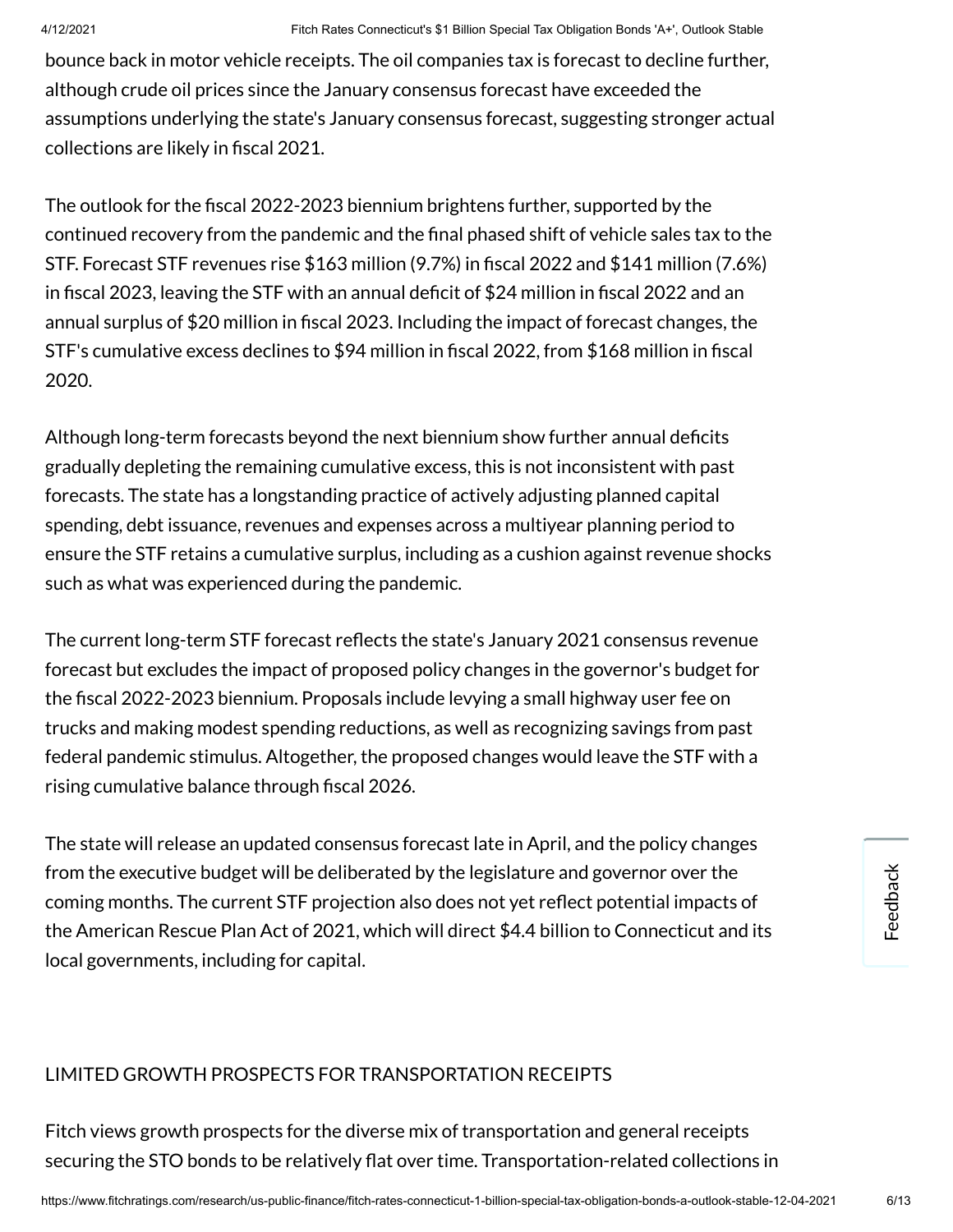Connecticut, similar to other states, are expected to be a flat to declining source of revenue over time in the absence of rate changes, particularly given factors such as rising fuel efficiency and the transition to alternative fuels. The deposit of sales tax is adding diversity to pledged receipts, and while a portion of sales tax derives from general economic activity in Connecticut, sales tax on motor vehicles will be a key driver of performance as well. Despite Fitch's expectation for underlying trends, the state is expected to continue to carefully manage the rates and allocations of revenues supporting the STF to ensure ample resources for transportation needs.

# RESILIENCE OF PLEDGED RECEIPTS

To assess the resilience of the bond structure to potential cyclicality, Fitch considers how much cushion the structure could still provide under stress scenarios that assume full issuance to the ABT. The assessment relies on historical pledged revenue performance for these scenarios, which include stressing current revenues based on the largest actual historical decline and based on a moderate recession as provided by the Fitch Analytical Stress Test (FAST), a model which relates historical sales tax receipts over time to GDP.

Based on fiscal 2020 projected net revenues of \$1.5 billion and assuming full issuance to the 2x ABT, collections could fall 50% while maintaining sum-sufficient coverage of debt service. This level of cushion is 4.9x the largest historical decline in sales taxes (a projected -10.2%, in fiscal 2021). Using the FAST model, a separate scenario assuming Fitch's standard moderate GDP decline of 1.0% produces an expected revenue decline of 4.2%; however, resilience remains very strong, with the structure's cushion at almost 12x the scenario revenue decline. Fitch views these levels of resilience as being ample. Fitch's current economic outlook for calendar year 2021 anticipates GDP rising 6.2% in the U.S. in 2021 (https://www.fitchratings.com/research/sovereigns/world-gdp-forecasts-revised-upafter-us-fiscal-stimulus-package-17-03-2021), implying the -1% decline assumption in FAST is fairly conservative.

# CRITERIA VARIATION

None identified.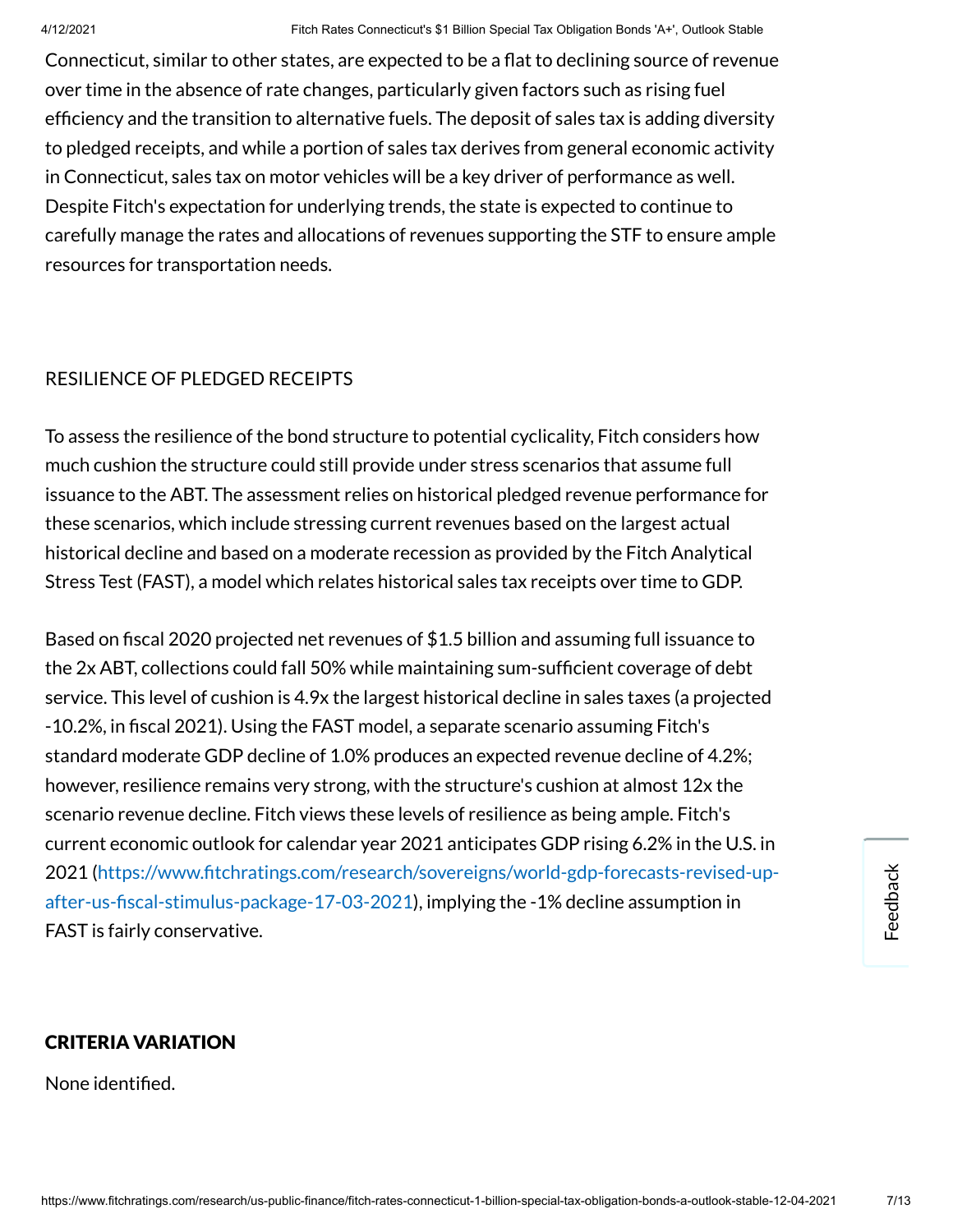In addition to the sources of information identified in Fitch's applicable criteria specified below, this action was informed by information from Lumesis.

# REFERENCES FOR SUBSTANTIALLY MATERIAL SOURCE CITED AS KEY DRIVER OF RATING

The principal sources of information used in the analysis are described in the Applicable Criteria.

# ESG CONSIDERATIONS

Unless otherwise disclosed in this section, the highest level of ESG credit relevance is a score of '3'. This means ESG issues are credit-neutral or have only a minimal credit impact on the entity, either due to their nature or the way in which they are being managed by the entity. For more information on Fitch's ESG Relevance Scores, visit www.fitchratings.com/esg.

# RATING ACTIONS

| <b>ENTITY/DEBT</b>                                                               | <b>RATING</b> |                          |          | <b>PRIOR</b>                   |
|----------------------------------------------------------------------------------|---------------|--------------------------|----------|--------------------------------|
| Connecticut,<br>State of (CT)<br>[General<br>Government]                         |               |                          |          |                                |
| Connecticut,<br>$\bullet$<br>State of (CT)<br>/Special Tax<br><b>Oblig Trans</b> | LT.           | A+ Rating Outlook Stable | Affirmed | A+ Rating<br>Outlook<br>Stable |

#### VIEW ADDITIONAL RATING DETAILS

#### FITCH RATINGS ANALYSTS

# **Douglas Offerman**

Infr/1 LT

Senior Director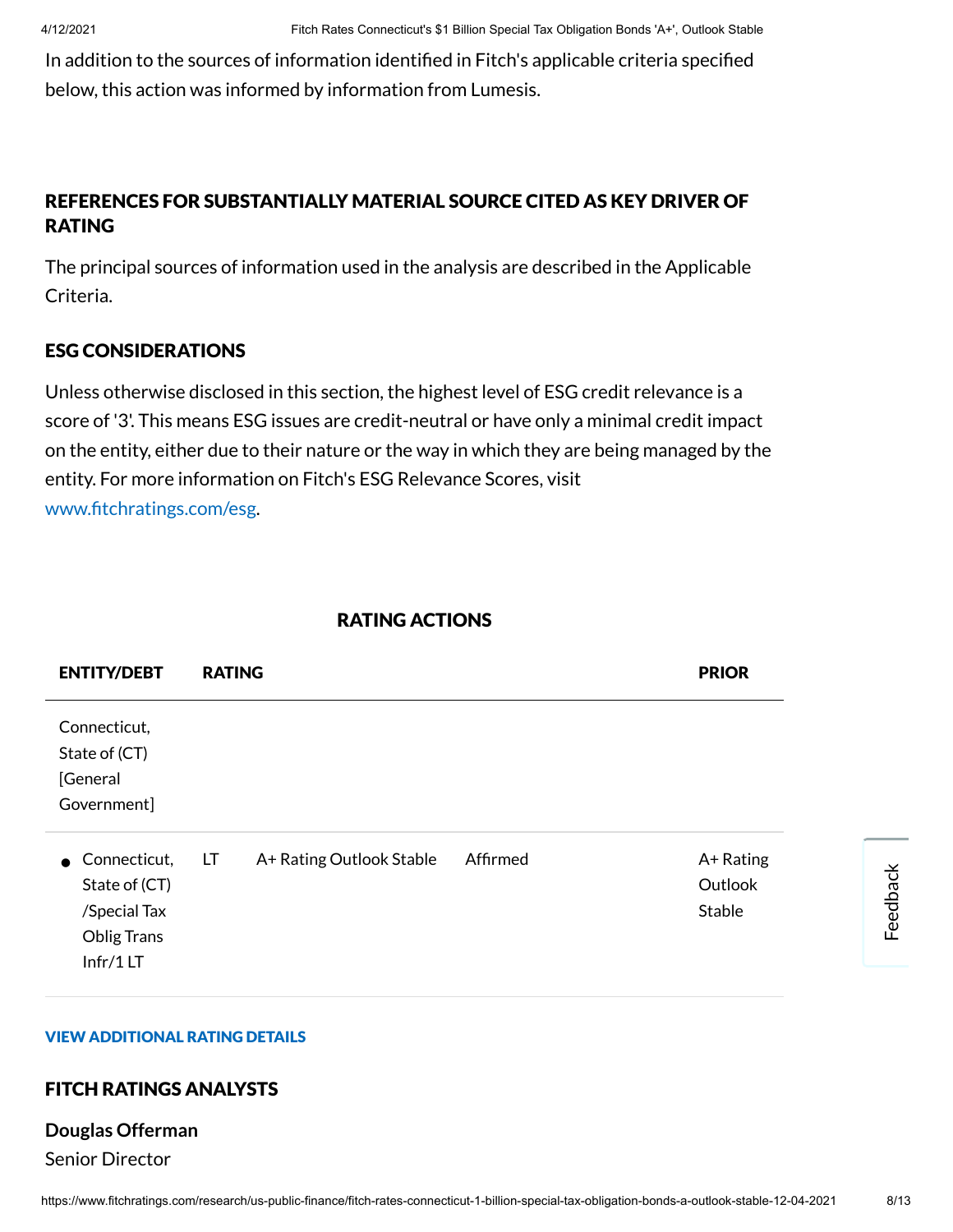Primary Rating Analyst +1 212 908 0889 Fitch Ratings, Inc. Hearst Tower 300 W. 57th Street New York, NY 10019

**Karen Krop** Senior Director Secondary Rating Analyst +1 212 908 0661

**Eric Kim** Senior Director Committee Chairperson +1 212 908 0241

# MEDIA CONTACTS

**Sandro Scenga** New York +1 212 908 0278 sandro.scenga@thefitchgroup.com

Additional information is available on www.fitchratings.com

# APPLICABLE CRITERIA

U.S. Public Finance [Tax-Supported Rating](https://www.fitchratings.com/research/us-public-finance/us-public-finance-tax-supported-rating-criteria-27-03-2020) Criteria (pub. 27 Mar 2020) (including rating assumption sensitivity)

# APPLICABLE MODELS

Numbers in parentheses accompanying applicable model(s) contain hyperlinks to criteria providing description of model(s).

FAST Econometric API - Fitch Analytical Stress Test Model, v2.4.0 [\(1](https://www.fitchratings.com/site/re/970025))

# ADDITIONAL DISCLOSURES

[Dodd-Frank](https://www.fitchratings.com/research/us-public-finance/fitch-rates-connecticut-1-billion-special-tax-obligation-bonds-a-outlook-stable-12-04-2021/dodd-frank-disclosure) Rating Information Disclosure Form

#### Solicitation Status

Feedback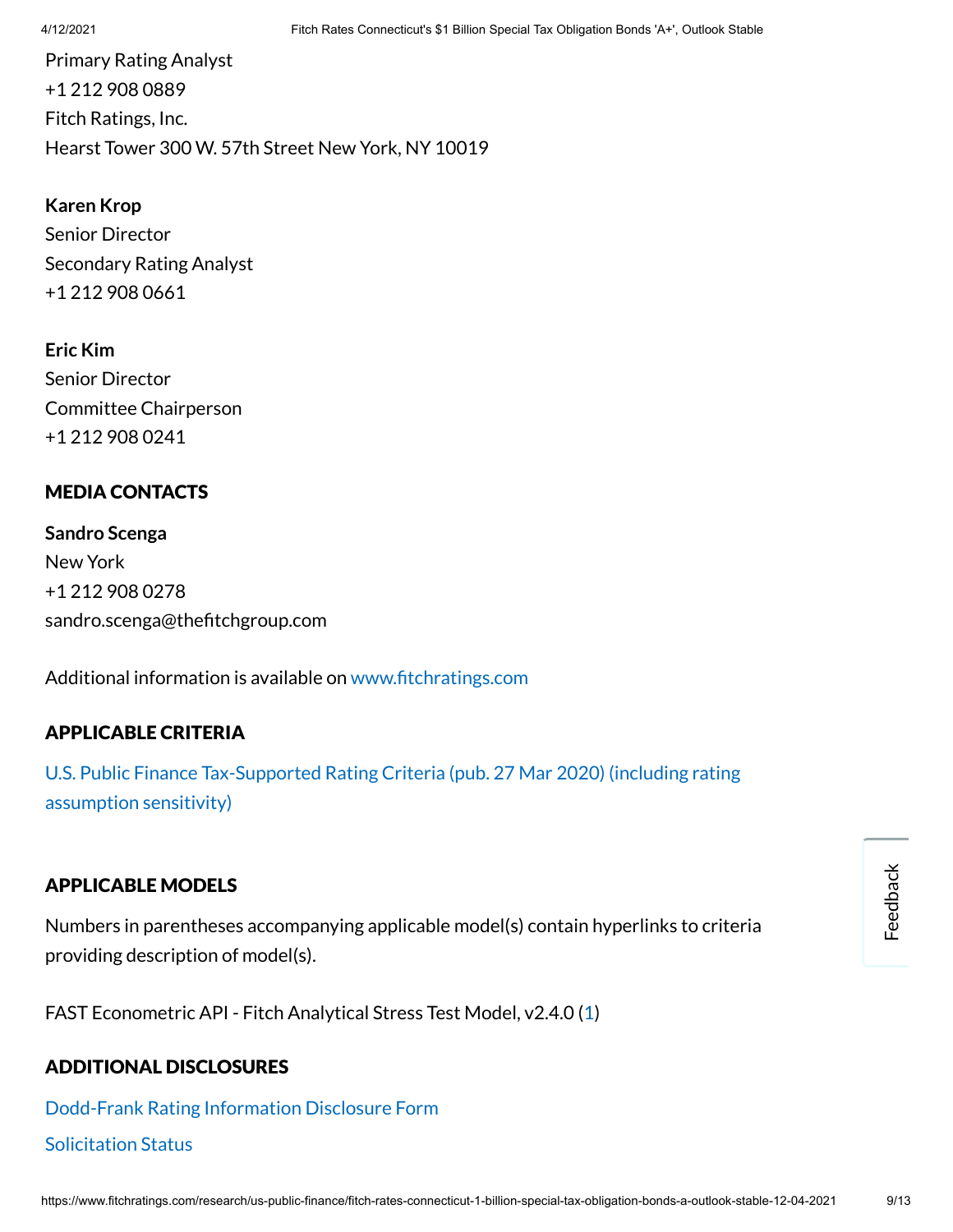[Endorsement](#page-11-0) Policy

# ENDORSEMENT STATUS

Connecticut, State of (CT) EU Endorsed, UK Endorsed

# DISCLAIMER

ALL FITCH CREDIT RATINGS ARE SUBJECT TO CERTAIN LIMITATIONS AND DISCLAIMERS. PLEASE READ THESE LIMITATIONS AND DISCLAIMERS BY FOLLOWING THIS LINK: [HTTPS://WWW.FITCHRATINGS.COM/UNDERSTANDINGCREDITRATINGS](https://www.fitchratings.com/UNDERSTANDINGCREDITRATINGS). IN ADDITION, THE FOLLOWING [HTTPS://WWW.FITCHRATINGS.COM/RATING-](https://www.fitchratings.com/rating-definitions-document)DEFINITIONS-DOCUMENT DETAILS FITCH'S RATING DEFINITIONS FOR EACH RATING SCALE AND RATING CATEGORIES, INCLUDING DEFINITIONS RELATING TO DEFAULT. PUBLISHED RATINGS, CRITERIA, AND METHODOLOGIES ARE AVAILABLE FROM THIS SITE AT ALL TIMES. FITCH'S CODE OF CONDUCT, CONFIDENTIALITY, CONFLICTS OF INTEREST, AFFILIATE FIREWALL, COMPLIANCE, AND OTHER RELEVANT POLICIES AND PROCEDURES ARE ALSO AVAILABLE FROM THE CODE OF CONDUCT SECTION OF THIS SITE. DIRECTORS AND SHAREHOLDERS RELEVANT INTERESTS ARE AVAILABLE AT [HTTPS://WWW.FITCHRATINGS.COM/SITE/REGULATORY](https://www.fitchratings.com/site/regulatory). FITCH MAY HAVE PROVIDED ANOTHER PERMISSIBLE SERVICE TO THE RATED ENTITY OR ITS RELATED THIRD PARTIES. DETAILS OF THIS SERVICE FOR WHICH THE LEAD ANALYST IS BASED IN AN ESMA- OR FCA-REGISTERED FITCH RATINGS COMPANY (OR BRANCH OF SUCH A COMPANY) CAN BE FOUND ON THE ENTITY SUMMARY PAGE FOR THIS ISSUER ON THE FITCH RATINGS WEBSITE.

#### READ LESS

# COPYRIGHT

Copyright © 2021 by Fitch Ratings, Inc., Fitch Ratings Ltd. and its subsidiaries. 33 Whitehall Street, NY, NY 10004. Telephone: 1-800-753-4824, (212) 908-0500. Fax: (212) 480-4435. Reproduction or retransmission in whole or in part is prohibited except by permission. All rights reserved. In issuing and maintaining its ratings and in making other reports (including forecast information), Fitch relies on factual information it receives from issuers and underwriters and from other sources Fitch believes to be credible. Fitch conducts a reasonable investigation of the factual information relied upon by it in accordance with its ratings methodology, and obtains reasonable verification of that information from independent sources, to the extent such sources are available for a given security or in a given jurisdiction. The manner of Fitch's factual investigation and the scope of the thirdparty verification it obtains will vary depending on the nature of the rated security and its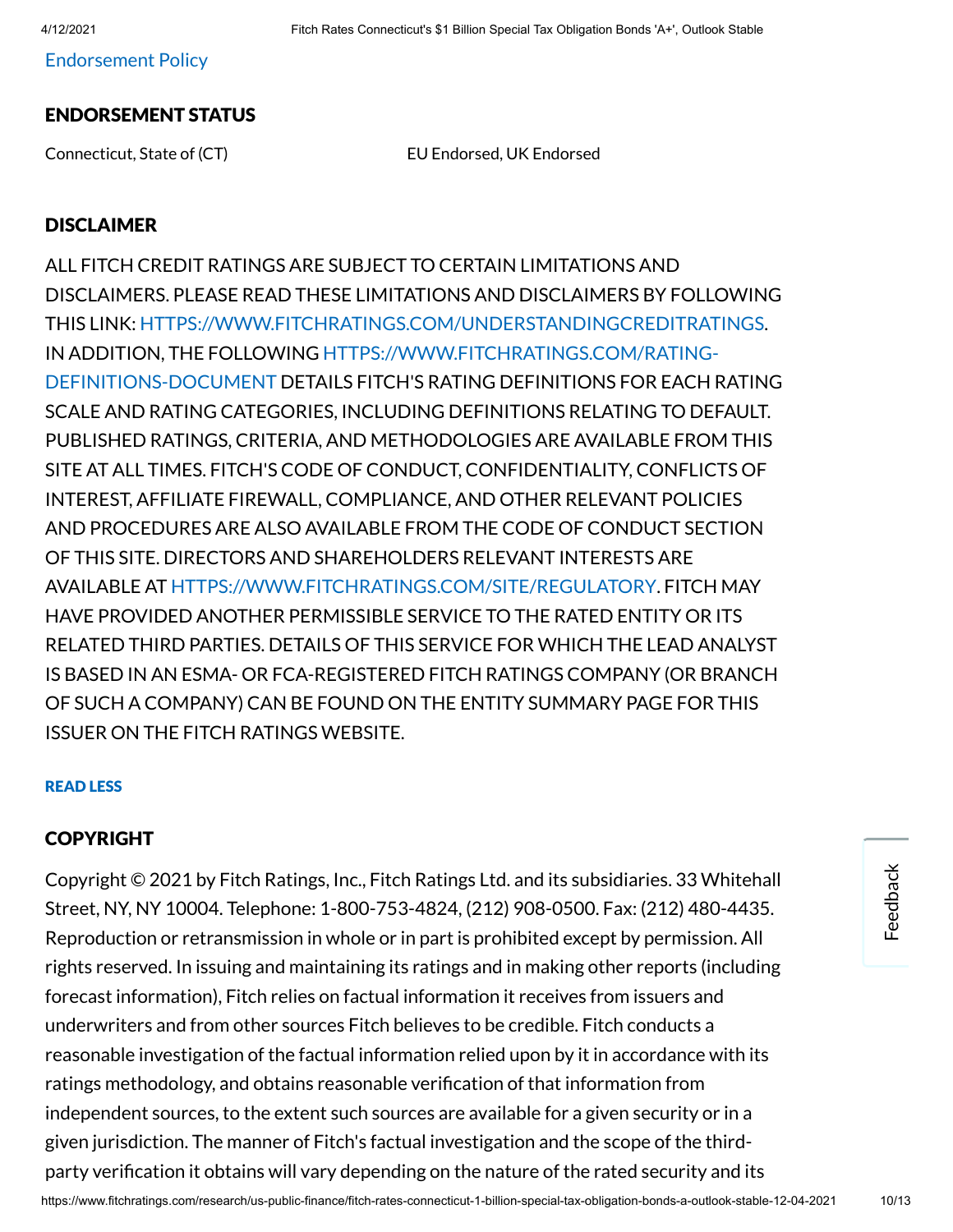issuer, the requirements and practices in the jurisdiction in which the rated security is offered and sold and/or the issuer is located, the availability and nature of relevant public information, access to the management of the issuer and its advisers, the availability of preexisting third-party verifications such as audit reports, agreed-upon procedures letters, appraisals, actuarial reports, engineering reports, legal opinions and other reports provided by third parties, the availability of independent and competent third- party verification sources with respect to the particular security or in the particular jurisdiction of the issuer, and a variety of other factors. Users of Fitch's ratings and reports should understand that neither an enhanced factual investigation nor any third-party verification can ensure that all of the information Fitch relies on in connection with a rating or a report will be accurate and complete. Ultimately, the issuer and its advisers are responsible for the accuracy of the information they provide to Fitch and to the market in offering documents and other reports. In issuing its ratings and its reports, Fitch must rely on the work of experts, including independent auditors with respect to financial statements and attorneys with respect to legal and tax matters. Further, ratings and forecasts of financial and other information are inherently forward-looking and embody assumptions and predictions about future events that by their nature cannot be verified as facts. As a result, despite any verification of current facts, ratings and forecasts can be affected by future events or conditions that were not anticipated at the time a rating or forecast was issued or afrmed. The information in this report is provided "as is" without any representation or warranty of any kind, and Fitch does not represent or warrant that the report or any of its contents will meet any of the requirements of a recipient of the report. A Fitch rating is an opinion as to the creditworthiness of a security. This opinion and reports made by Fitch are based on established criteria and methodologies that Fitch is continuously evaluating and updating. Therefore, ratings and reports are the collective work product of Fitch and no individual, or group of individuals, is solely responsible for a rating or a report. The rating does not address the risk of loss due to risks other than credit risk, unless such risk is specifically mentioned. Fitch is not engaged in the offer or sale of any security. All Fitch reports have shared authorship. Individuals identified in a Fitch report were involved in, but are not solely responsible for, the opinions stated therein. The individuals are named for contact purposes only. A report providing a Fitch rating is neither a prospectus nor a substitute for the information assembled, verified and presented to investors by the issuer and its agents in connection with the sale of the securities. Ratings may be changed or withdrawn at any time for any reason in the sole discretion of Fitch. Fitch does not provide investment advice of any sort. Ratings are not a recommendation to buy, sell, or hold any security. Ratings do not comment on the adequacy of market price, the suitability of any security for a particular investor, or the tax-exempt nature or taxability of payments made in respect to any security. Fitch receives fees from issuers, insurers, guarantors, other obligors, and underwriters for rating securities. Such fees generally vary from US\$1,000 to US\$750,000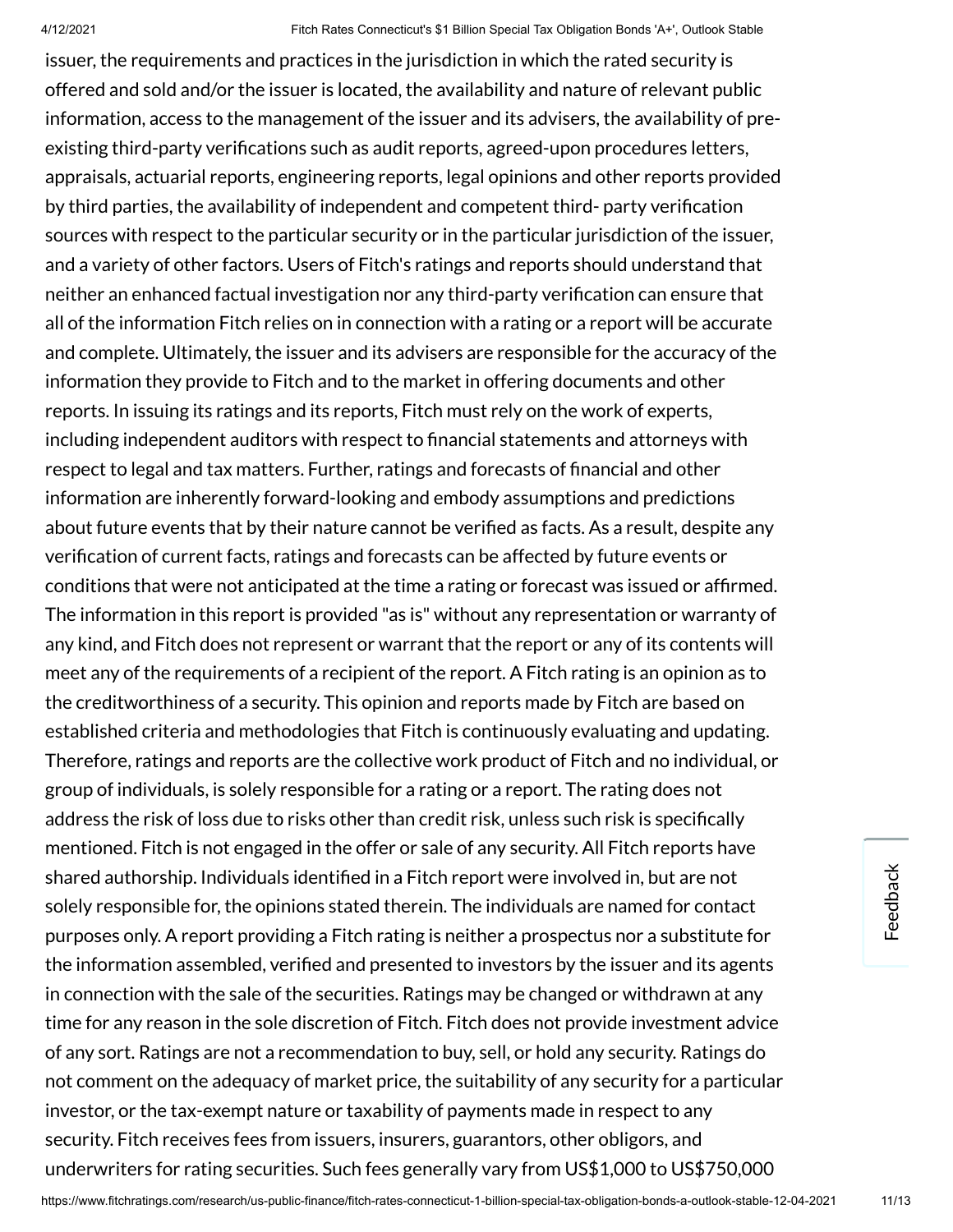(or the applicable currency equivalent) per issue. In certain cases, Fitch will rate all or a number of issues issued by a particular issuer, or insured or guaranteed by a particular insurer or guarantor, for a single annual fee. Such fees are expected to vary from US\$10,000 to US\$1,500,000 (or the applicable currency equivalent). The assignment, publication, or dissemination of a rating by Fitch shall not constitute a consent by Fitch to use its name as an expert in connection with any registration statement filed under the United States securities laws, the Financial Services and Markets Act of 2000 of the United Kingdom, or the securities laws of any particular jurisdiction. Due to the relative efficiency of electronic publishing and distribution, Fitch research may be available to electronic subscribers up to three days earlier than to print subscribers.

For Australia, New Zealand, Taiwan and South Korea only: Fitch Australia Pty Ltd holds an Australian financial services license (AFS license no. 337123) which authorizes it to provide credit ratings to wholesale clients only. Credit ratings information published by Fitch is not intended to be used by persons who are retail clients within the meaning of the Corporations Act 2001

Fitch Ratings, Inc. is registered with the U.S. Securities and Exchange Commission as a Nationally Recognized Statistical Rating Organization (the "NRSRO"). While certain of the NRSRO's credit rating subsidiaries are listed on Item 3 of Form NRSRO and as such are authorized to issue credit ratings on behalf of the NRSRO (see

https://www.fitchratings.com/site/regulatory), other credit rating subsidiaries are not listed on Form NRSRO (the "non-NRSROs") and therefore credit ratings issued by those subsidiaries are not issued on behalf of the NRSRO. However, non-NRSRO personnel may participate in determining credit ratings issued by or on behalf of the NRSRO.

#### READ LESS

# SOLICITATION STATUS

The ratings above were solicited and assigned or maintained at the request of the rated entity/issuer or a related third party. Any exceptions follow below.

# <span id="page-11-0"></span>ENDORSEMENT POLICY

Fitch's international credit ratings produced outside the EU or the UK, as the case may be, are endorsed for use by regulated entities within the EU or the UK, respectively, for regulatory purposes, pursuant to the terms of the EU CRA Regulation or the UK Credit Rating Agencies (Amendment etc.) (EU Exit) Regulations 2019, as the case may be. Fitch's approach to endorsement in the EU and the UK can be found on Fitch's [Regulatory](https://www.fitchratings.com/regulatory) Affairs page on Fitch's website. The endorsement status of international credit ratings is provided within the entity summary page for each rated entity and in the transaction detail pages for